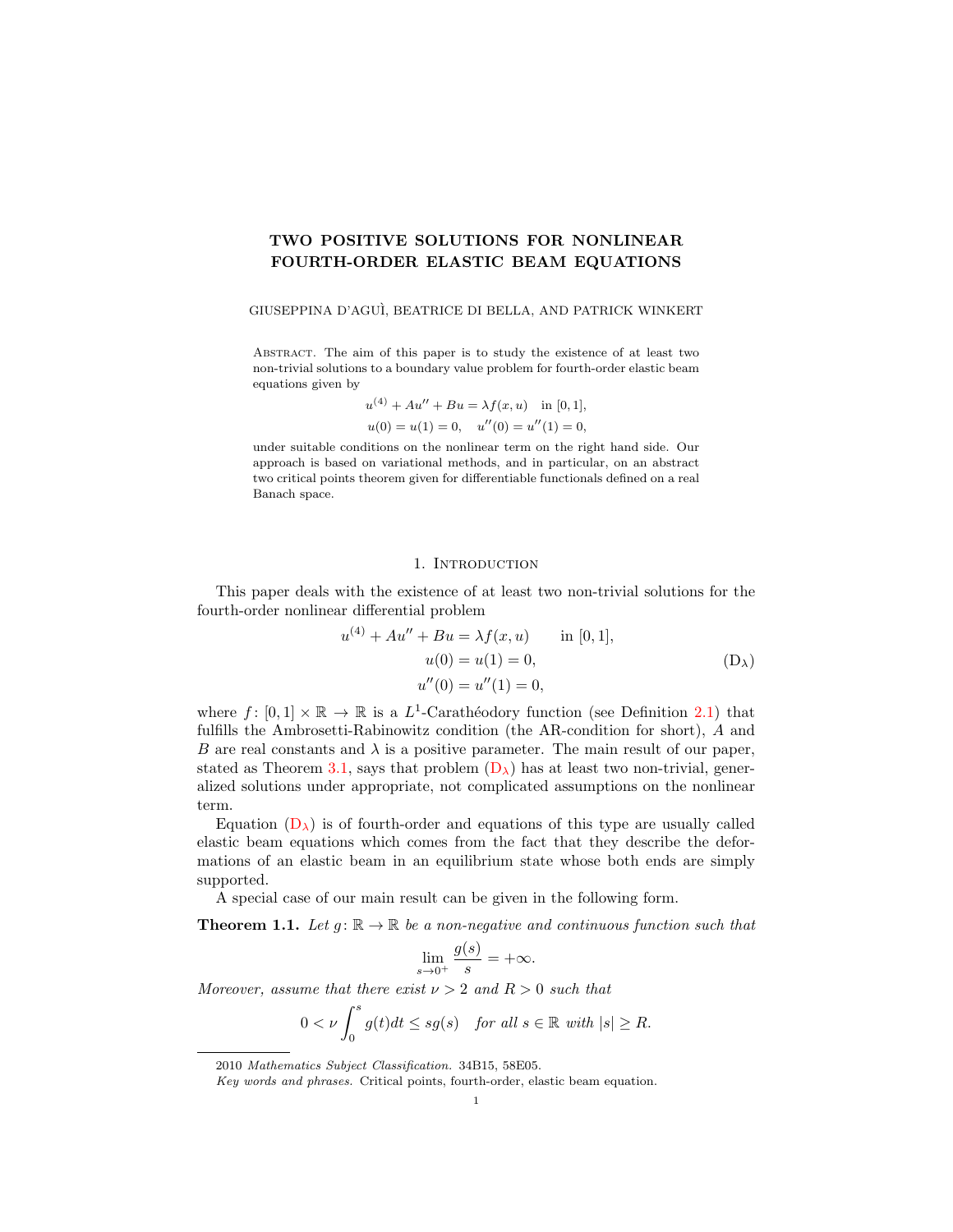Then, there exists  $\overline{\lambda} > 0$  such that for each  $\lambda \in ]0, \overline{\lambda}]$ , the problem

$$
u^{(4)} + Au'' + Bu = \lambda g(u) \qquad in [0, 1],
$$
  

$$
u(0) = u(1) = 0,
$$
  

$$
u''(0) = u''(1) = 0,
$$

has at least two non-trivial generalized solutions.

The main novelty of our paper is the fact that we apply a recent critical-points result to equations of fourth-order given in the form  $(D_{\lambda})$  $(D_{\lambda})$ . Although there exist several existence results to equation  $(D_{\lambda})$  $(D_{\lambda})$ , our treatment is completely new and gives, in contrast to several other works, multiple solutions in terms of two nontrivial solutions. The assumptions on the nonlinear term are easy to verify and so our results could be applied to several variants of problem  $(D_{\lambda})$  $(D_{\lambda})$ .

Existence results of at least one solution, or multiple solutions, or even infinitely many solutions have been established by several authors by applying different tools like fixed point theorems, lower and upper solution methods, and critical point theory (see, for instance,  $[3]$ ,  $[12]$ ,  $[22]$ ). We refer, without any claim to completeness, to the papers of Bai-Wang [\[2\]](#page-8-1), Bonanno-Di Bella [\[7,](#page-8-2) [8,](#page-8-3) [9\]](#page-8-4), Bonanno-Di Bella-O'Regan  $[10]$ , Cabada-Cid-Sanchez  $[13]$ , Franco-O'Regan-Perán  $[14]$ , Grossinho-Sanchez-Tersian [\[15\]](#page-9-4), Jiang-Liu-Xu [\[16\]](#page-9-5), Liu-Li [\[17,](#page-9-6) [18\]](#page-9-7), Li-Zhang-Liang [\[19\]](#page-9-8), Yuan-Jiang-O'Regan [\[25\]](#page-9-9) and the references therein.

Finally, we also want to point out that the derivation and application of critical point results has been initiated by the works of Ricceri [\[23,](#page-9-10) [24\]](#page-9-11) which were the starting point of several generalizations in that direction for smooth and non-smooth functionals. Since it is not possible to state all the published results we refer only to the works of Marano-Motreanu [\[20,](#page-9-12) [21\]](#page-9-13), Bonanno-Candito [\[6\]](#page-8-6) and Bonanno [\[4,](#page-8-7) [5\]](#page-8-8) who inspired us in writing this paper.

The paper is organized as follows. In Section [2,](#page-1-0) we state the main definitions and tools that we are going to need to prove our main results. Especially, we recall the abstract critical point theorem of Bonanno-D'Aguì  $[11]$ , which is an appropriate combination of the local minimum theorem obtained by Bonanno with the classical and seminal Ambrosetti–Rabinowitz theorem (see  $[1]$ ), moreover we give a lemma about the relation of our perturbation concerning the AR-condition and the Palais-Smale condition (PS-condition for short). Then, in Section [3,](#page-4-1) we are going to prove our main result which gives an answer about the existence of solutions to problem  $(D_{\lambda})$  $(D_{\lambda})$ . To be more precise, we obtain the existence of two non-trivial, generalized solutions of  $(D_{\lambda})$  $(D_{\lambda})$ , see Theorem [3.1,](#page-4-0) and the proof is based on the abstract critical points result stated in Section [2.](#page-1-0) Finally, in Section [4,](#page-6-0) we consider special cases of problem  $(D_{\lambda})$  $(D_{\lambda})$ , namely when f has separable variables, and give some corollaries of Theorem [3.1](#page-4-0) in order to show the applicability of our results.

#### 2. Basic definitions and preliminary results

<span id="page-1-0"></span>In this section, we give the main definitions and tools that we will need later. To this end, let A and B two real constants such that

<span id="page-1-1"></span>
$$
\max\left\{\frac{A}{\pi^2}, -\frac{B}{\pi^4}, \frac{A}{\pi^2} - \frac{B}{\pi^4}\right\} < 1. \tag{2.1}
$$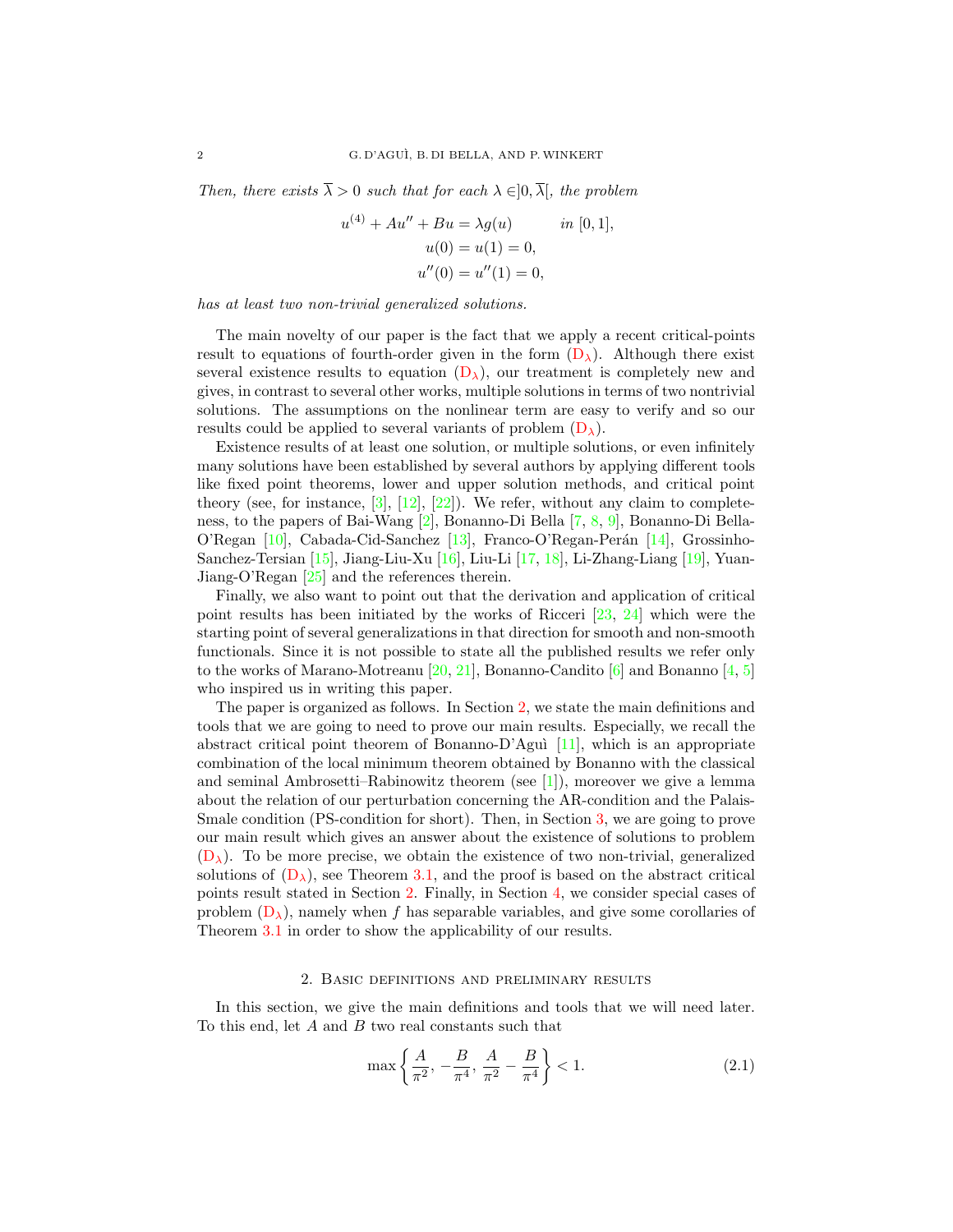For example, condition [\(2.1\)](#page-1-1) is satisfied if  $A \leq 0$  and  $B \geq 0$ . Moreover, we put

$$
\sigma := \max\left\{\frac{A}{\pi^2}, -\frac{B}{\pi^4}, \frac{A}{\pi^2} - \frac{B}{\pi^4}, 0\right\} \text{ and } \delta := \sqrt{1 - \sigma}.
$$

The usual Sobolev spaces  $H_0^1(0,1)$  and  $H^2(0,1)$  are defined by

$$
H_0^1(0,1) = \{ u \in L^2(0,1) : u' \in L^2(0,1), u(0) = u(1) = 0 \},
$$
  

$$
H^2(0,1) = \{ u \in L^2(0,1) : u' \in L^2(0,1), u'' \in L^2(0,1) \}.
$$

Furthermore, let  $X := H_0^1(0,1) \cap H^2(0,1)$  be the Hilbert space endowed with the following norm

$$
||u||_X = \left(\int_0^1 (|u''|^2 - A|u'|^2 + B|u|^2) dx\right)^{1/2}.
$$

It is well known that this norm is equivalent to the usual one, see for example Bonanno-Di Bella [\[7\]](#page-8-2), and, in particular, one has

<span id="page-2-3"></span>
$$
||u||_{\infty} \le \frac{1}{2\pi\delta} ||u||_X. \tag{2.2}
$$

<span id="page-2-0"></span>**Definition 2.1.** A function  $f : [0,1] \times \mathbb{R} \to \mathbb{R}$  is said to be a  $L^1$ -Carathéodory function if the following is satisfied:

- (a)  $x \to f(x, s)$  is measurable for all  $s \in \mathbb{R}$ ;
- (b)  $s \to f(x, s)$  is continuous for a. a.  $x \in [0, 1]$ ;
- (c) for every  $\rho > 0$  there exists a function  $l_{\rho} \in L^1([0,1])$  such that

$$
\sup_{|s| \le \rho} |f(x, s)| \le l_{\rho}(x)
$$

*for a. a.*  $x \in [0, 1]$ .

It is easy to see that if  $f(x, s)s < 0$  for every  $x \in [0, 1]$  and  $s \neq 0$ , problem  $(D_{\lambda})$  $(D_{\lambda})$ has only the trivial solution.

**Definition 2.2.** A weak solution of  $(D_\lambda)$  $(D_\lambda)$  is a function  $u \in X$  such that

$$
\int_0^1 \left[ u''(x)v''(x) - Au'(x)v'(x) + Bu(x)v(x) \right] dx - \lambda \int_0^1 f(x, u(x))v(x) dx = 0
$$

is fulfilled for all  $v \in X$ . A function  $u: [0,1] \to \mathbb{R}$  is said to be a generalized solution of problem  $(D_{\lambda})$  $(D_{\lambda})$  if  $u \in C^{3}([0,1])$ ,  $u''' \in AC([0,1])$ ,  $u(0) = u(1) = 0$ ,  $u''(0) = u''(1) = 0$ , and  $u^{(4)} + Au'' + Bu = \lambda f(x, u)$  for a. a.  $x \in [0, 1]$ .

If f is continuous in  $[0, 1] \times \mathbb{R}$ , then each generalized solution u is a classical solution. Moreover, the assumptions on  $f$  imply that a weak solution of problem  $(D_{\lambda})$  $(D_{\lambda})$  is a generalized one, see Bonanno-Di Bella [\[7,](#page-8-2) Proposition 2.2].

Now, we introduce the functional  $I_{\lambda}: X \to \mathbb{R}$  defined by

<span id="page-2-2"></span><span id="page-2-1"></span>
$$
I_{\lambda}(u) = \Phi(u) - \lambda \Psi(u),
$$

where

$$
\Phi(u) = \frac{1}{2} \int_0^1 [ |u''|^2(x)A|u'|^2(x) + Bu^2(x) ]\,dx,\tag{2.3}
$$

$$
\Psi(u) = \int_0^1 F(x, u(x)) dx
$$
\n(2.4)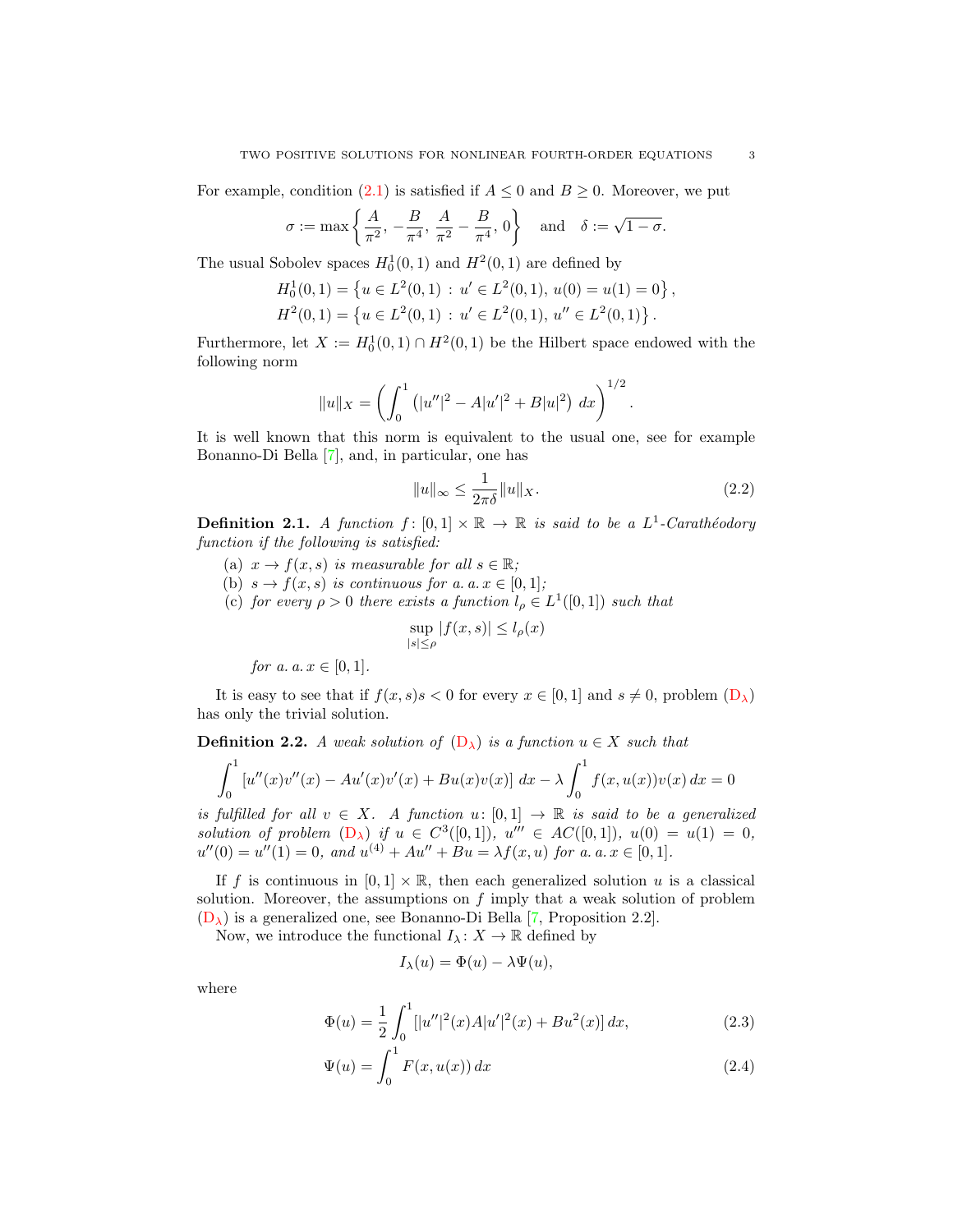for each  $u \in X$  and  $F(x, s) = \int_0^s f(x, t) dt$  for each  $(x, s) \in [0, 1] \times \mathbb{R}$ . We know that problem  $(D_{\lambda})$  $(D_{\lambda})$  has a variational structure and its weak solutions can be obtained as critical points of the corresponding functional  $I_{\lambda}$ .

It is well known that these functionals are well-defined on  $X$  and one has

$$
\Phi'(u)(v) = \int_0^1 [u''(x)v''(x) - Au'(x)v'(x) + Bu(x)v(x)] dx,
$$
  

$$
\Psi'(u)(v) = \int_0^1 f(x, u(x))v(x) dx
$$

for all  $v \in X$ .

Our main tool is a two non-zero critical points theorem recently proved by Bonanno-D'Aguì  $[11,$  Theorem 2.2]. Let us recall the definition of the PS-condition.

**Definition 2.3.** A functional  $I: X \to \mathbb{R}$  satisfies the PS-condition if any sequence  ${u_k}_{k\geq 1} \subseteq X$  such that

- ${I(u_k)}_{k>1}$  is bounded;
- $\lim_{k \to +\infty} ||I'(u_k)||_{X^*} = 0;$

has a convergent subsequence.

The above mentioned theorem reads as follows, see [\[11,](#page-8-9) Theorem 2.2].

<span id="page-3-1"></span>**Theorem 2.4.** Let X be a real Banach space,  $\Phi, \Psi \colon X \to \mathbb{R}$  two continuously Gâteaux differentiable functionals such that  $\inf_{x \in X} \Phi(x) = \Phi(0) = \Psi(0) = 0$ . Assume that there exist  $r > 0$  and  $\overline{x} \in X$ , with  $0 < \Phi(\overline{x}) < r$ , such that:

(A1) 
$$
\frac{\sup_{\Phi(x)\leq r} \Psi(x)}{r} < \frac{\Psi(\overline{x})}{\Phi(\overline{x})};
$$
  
\n(A2) for each  $\lambda \in \left] \frac{\Phi(\overline{x})}{\Psi(\overline{x})}, \frac{r}{\sup_{\Phi(x)\leq r} \Psi(x)} \right[$ , the functional  $I_{\lambda} := \Phi - \lambda \Psi$  satisfies the PS-condition and it is unbounded from below.

Then, for each  $\lambda \in \Lambda_r$ , where  $\Lambda_r$  is defined by

<span id="page-3-0"></span>
$$
\Lambda_r := \left[ \frac{\Phi(\overline{x})}{\Psi(\overline{x})}, \frac{r}{\sup_{\Phi(x) \le r} \Psi(x)} \right],
$$

the functional  $I_{\lambda}$  admits at least two non-zero critical points  $x_{0,\lambda}$ ,  $x_{1,\lambda}$  such that  $I_{\lambda}(x_{0,\lambda}) < 0 < I_{\lambda}(x_{1,\lambda}).$ 

In case when  $f$  satisfies the AR-condition we know that the functional  $I_{\lambda}$  fulfills the classical PS-condition. In particular, the following holds.

<span id="page-3-2"></span>**Lemma 2.5.** Assume that there exist  $\nu > 2$  and  $R > 0$  such that

$$
0 < \nu F(x, s) \le sf(x, s) \quad \text{for all } x \in [0, 1] \text{ and for all } s \in \mathbb{R} \text{ with } |s| \ge R. \tag{2.5}
$$

Then,  $I_{\lambda}$  satisfies the PS-condition and it is unbounded from below.

Proof. In order to verify the PS-condition, we will prove that any PS-sequence is bounded. Let  ${u_k}_{k>1}$  be a sequence in X such that  ${I_{\lambda}(u_k)}_{k>1}$  is bounded and  $I'_{\lambda}(u_k) \to 0$  as  $k \to +\infty$ . Taking [\(2.5\)](#page-3-0) into account one has

$$
\nu I_{\lambda}(u_{k}) - I'_{\lambda}(u_{k}) = \left(\frac{\nu}{2} - 1\right) \|u_{k}\|^{2} + \lambda \int_{0}^{1} [f(x, u_{k}(x))u_{k}(x) - \nu F(x, u_{k}(x))] dx
$$
  

$$
\geq \left(\frac{\nu}{2} - 1\right) \|u_{k}\|^{2}.
$$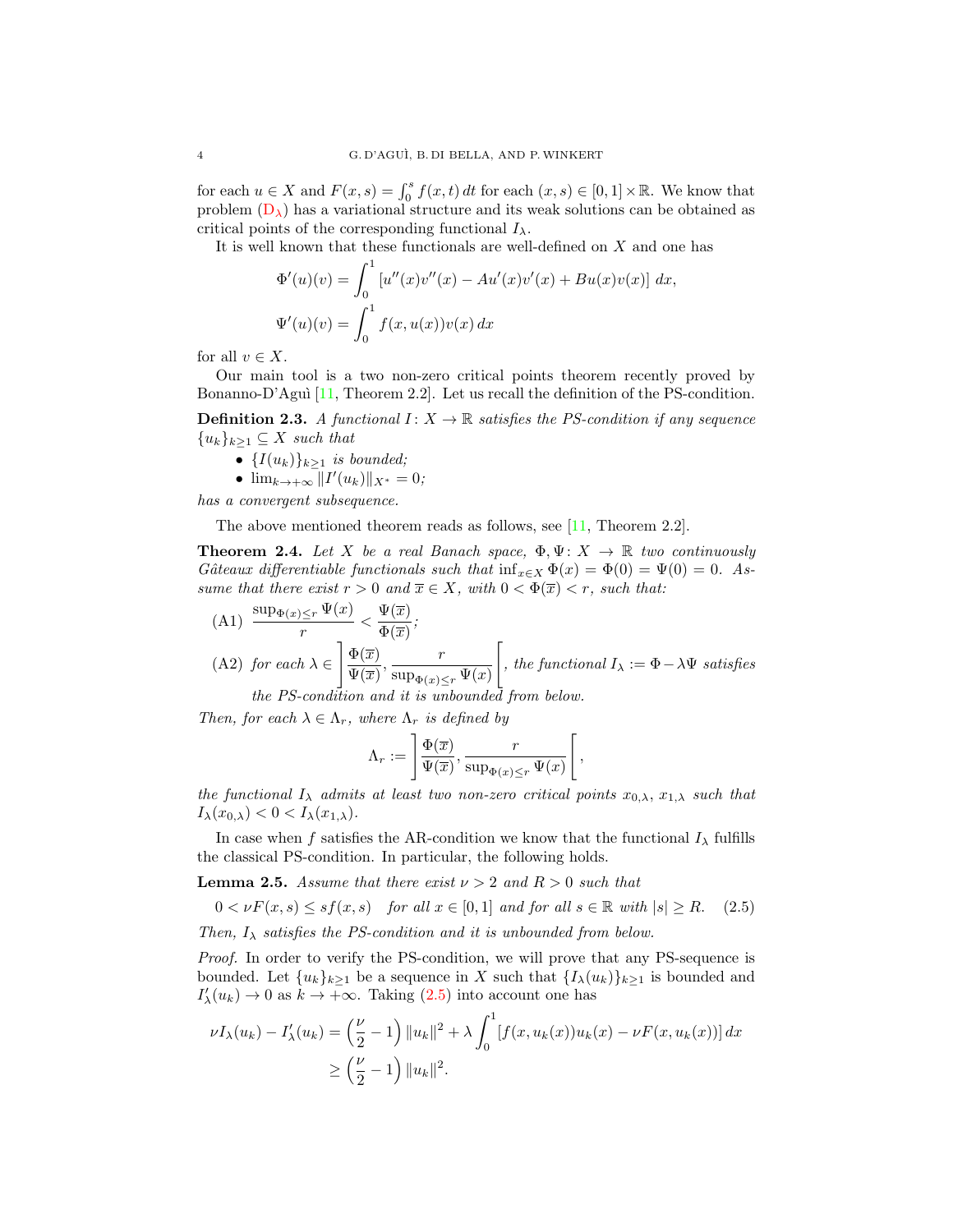Since  $\nu > 2$  it follows that  $\{u_k\}_{k>1}$  is bounded in X. Therefore, up to a subsequence,  ${u_k(x)}_{k\geq 1}$  is uniformly convergent to  $u_0(x)$  for  $x \in [0,1]$  and  ${u_k}_{k\geq 1}$  is weakly convergent to  $u_0$  in X. The uniform convergent of  $\{u_k\}_{k\geq 1}$  and Lebesgue's Dominated Convergence Theorem ensure that we derive from

$$
(I'_{\lambda}(u_k) - I'_{\lambda}(u_0))(u_k - u_0)
$$
  
=  $\int_0^1 [u''_k(x)(u_k(x) - u_0(x))'' - Au'_k(x)(u_k(x) - u_0(x))'] dx$   
+  $\int_0^1 [Bu_k(x)(u_k(x) - u_0(x))] dx - \int_0^1 f(x, u_k(x))(u_k(x) - u_0(x)) dx$   
-  $\int_0^1 [u''_0(x)(u_k(x) - u_0(x))'' - Au'_0(x)(u_k(x) - u_0(x))'] dx$   
+  $\int_0^1 [Bu_0(x)(u_k(x) - u_0(x))] dx + \int_0^1 f(x, u_0(x))(u_k(x) - u_0(x)) dx$   
=  $||u_k - u_0||^2 - \int_0^1 [f(x, u_k(x)) - f(x, u_0(x))](u_k(x) - u_0(x)) dx$ 

that

$$
\lim_{k \to \infty} \|u_k - u_0\| = 0.
$$

In the other words,  ${u_k}_{k\geq 1}$  converges strongly to  $u_0$  in X.

Now, observe that, by integrating  $(2.5)$ , there is a positive constant C such that

 $F(x, s) \geq C|s|^{\nu}$ 

for all  $|s| \ge R$  and for all  $x \in [0, 1]$ . So, for any function  $u \in X$  such that  $|u(x)| > R$ for all  $x \in [0, 1]$ , we obtain

$$
I_{\lambda}(u) \leq \frac{1}{2}||u||^2 - \lambda C \int_0^1 |u(x)|^{\nu} dx \leq \frac{1}{2}||u||^2 - \lambda C ||u||_{L^2}^{\nu}.
$$

Recall again that  $\nu > 2$ , this condition implies that  $I_\lambda$  is unbounded from below. Therefore,  $I_{\lambda}$  satisfies the PS-condition and the proof is complete.

# 3. Main results

<span id="page-4-1"></span>In this section, we present the main existence result of our paper. First, we put

$$
k = 2\delta^2 \pi^2 \left(\frac{2048}{27} - \frac{32}{9}A + \frac{13}{40}B\right)^{-1}.
$$

Observe that, by a simple calculation,  $0 < k < \frac{1}{2}$ .

Our main result is the following.

<span id="page-4-0"></span>**Theorem 3.1.** Suppose that  $f : [0,1] \times \mathbb{R} \to \mathbb{R}$  is a  $L^1$ -Carathédory function. Furthermore, assume that there exist two positive constants  $c, d$  with  $d < c$  such that

$$
(a_1) \ F(x,s) \ge 0 \ for \ all \ (x,s) \in \left( \left[ 0, \frac{3}{8} \right] \cup \left[ \frac{5}{8}, 1 \right] \right) \times [0, d];
$$

$$
(a_2) \frac{\int_0^1 \max\limits_{|s| \le c} F(x, s) \, dx}{c^2} < k \frac{\int_{3/8}^{5/8} F(x, d) \, dx}{d^2}.
$$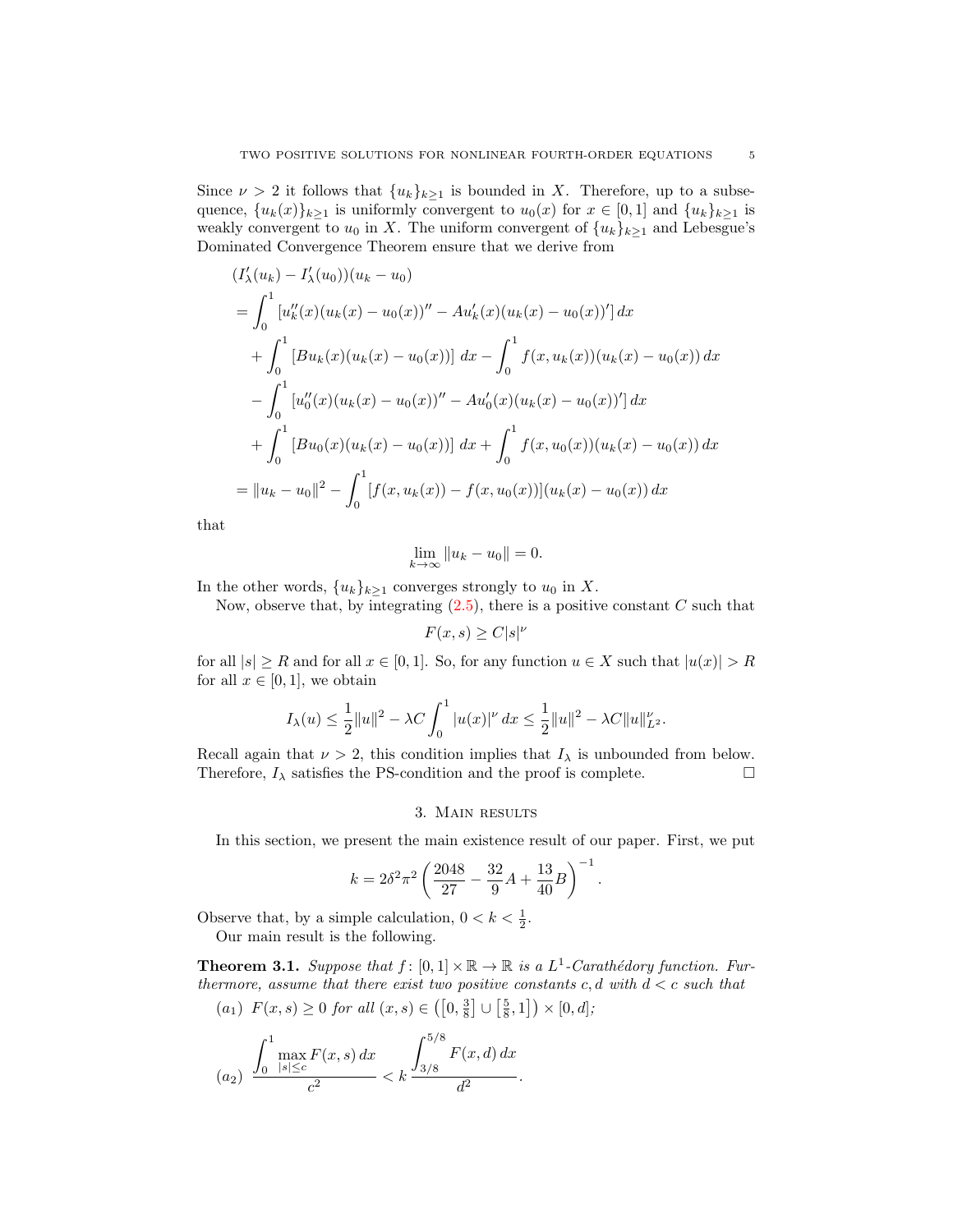Moreover, assume that there exist  $\nu > 2$  and  $R > 0$  such that

 $0 < \nu F(x, s) \leq sf(x, s)$  for all  $x \in [0, 1]$  and for all  $s \in \mathbb{R}$  with  $|s| \geq R$ . Then, for every  $\lambda \in \Lambda$ , where  $\Lambda$  is defined by

$$
\Lambda := \left[ \frac{2\delta^2 \pi^2}{k} \frac{d^2}{\int_{3/8}^{5/8} F(x, d) dx}, 2\delta^2 \pi^2 \frac{c^2}{\int_0^1 \max_{|s| \le c} F(x, s) dx} \right],
$$

problem  $(D_{\lambda})$  $(D_{\lambda})$  admits at least two non-trivial generalized solutions.

*Proof.* First, we observe that owing to  $(a_2)$  the interval  $\Lambda$  is non-empty. Now, fix  $\lambda$  as in the conclusion. Our goal is to apply Theorem [2.4](#page-3-1) to the functionals  $\Phi$ ,  $\Psi$ and  $I_{\lambda}$  as defined in [\(2.3\)](#page-2-1) and [\(2.4\)](#page-2-2). All regularity assumptions required on  $\Phi$  and  $\Psi$  are satisfied and from Lemma [2.5](#page-3-2) we know that the functional  $I_\lambda$  satisfies the PS-condition and it is unbounded from below. Now, we prove (A1). To this end, we fix  $r = 2\delta^2 \pi^2 c^2$ . Taking [\(2.2\)](#page-2-3) into account, for every  $u \in X$  such that  $\Phi(u) \leq r$ , one has  $\max_{x \in [0,1]} |u(x)| \leq c$ . Therefore, it follows that

<span id="page-5-0"></span>
$$
\sup_{\Phi(u)\leq r} \Psi(u) \leq \int_0^1 \max_{|s|\leq c} F(x, s) \, dx,
$$

that is

$$
\frac{\sup_{\Phi(u)\leq r} \Psi(u)}{r} \leq \frac{1}{2\delta^2 \pi^2} \frac{\int_0^1 \max_{|s|\leq c} F(x,s) \, dx}{c^2} < \frac{1}{\lambda}.\tag{3.1}
$$

Now, we define a function  $\overline{v}$  by

$$
\overline{v}(x) = \begin{cases}\n-\frac{64d}{9}\left(x^2 - \frac{3}{4}x\right) & \text{if } x \in \left[0, \frac{3}{8}\right] \\
d & \text{if } x \in \left[\frac{3}{8}, \frac{5}{8}\right] \\
-\frac{64d}{9}\left(x^2 - \frac{5}{4}x + \frac{1}{4}\right) & \text{if } x \in \left[\frac{5}{8}, 1\right].\n\end{cases}
$$

It is clear that  $\overline{v} \in X$  and

$$
\|\overline{v}\|^2 = \left(\frac{4096}{27} - \frac{64}{9}A + \frac{13}{20}B\right)d^2 = \frac{4\delta^2\pi^2}{k}d^2.
$$

So, from  $d < c$  we have  $d < \sqrt{k}c$ , hence

<span id="page-5-1"></span>
$$
\Phi(\overline{v}) < r.
$$

Now, due to  $(a_1)$  one has that

$$
\Psi(\overline{v}) \ge \int_{3/8}^{5/8} F(x, d) dx.
$$

This leads to

$$
\frac{\Psi(\overline{v})}{\Phi(\overline{v})} \ge \frac{k}{2\delta^2 \pi^2} \frac{\int_{3/8}^{5/8} F(x, d) dx}{d^2} > \frac{1}{\lambda}.
$$
\n(3.2)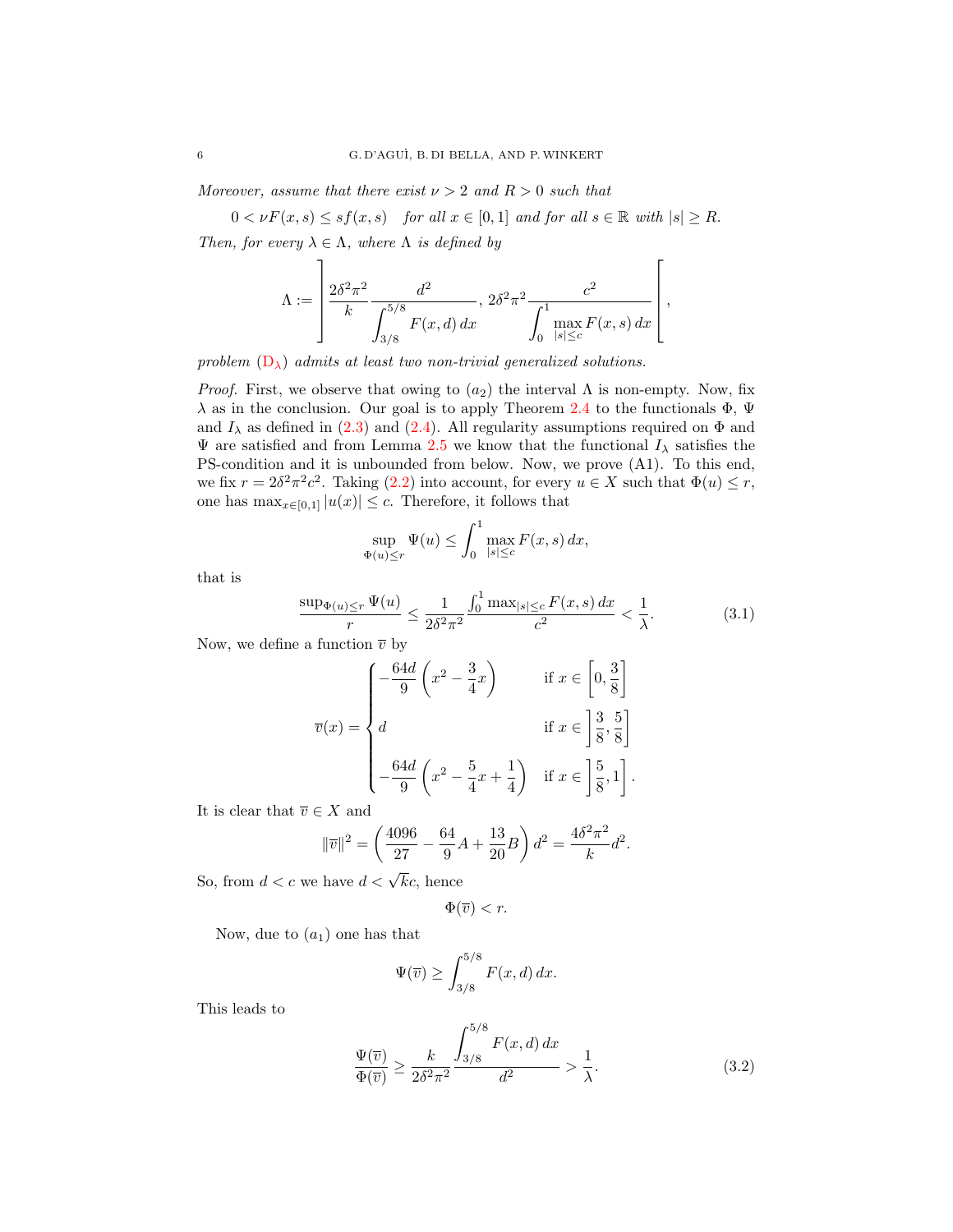Therefore, from  $(3.1)$  and  $(3.2)$ , condition  $(A1)$  of Theorem [2.4](#page-3-1) is fulfilled.

 $\overline{1}$ 

Moreover, we observe that

 $\mathbf{I}$ 

$$
\left] \frac{\Phi(\overline{v})}{\Psi(\overline{v})}, \frac{r}{\sup_{\Phi(u)\leq r} \Psi(u)} \right[ \supseteq \left] \frac{2\delta^2 \pi^2}{k} \frac{d^2}{\int_{3/8}^{5/8} F(x, d) dx}, 2\delta^2 \pi^2 \frac{c^2}{\int_0^1 \max_{|s| \leq c} F(x, s) dx} \right]
$$

Finally, the conclusion of Theorem [2.4](#page-3-1) can be used. It follows that, for every

$$
\lambda \in \left] \frac{2\delta^2 \pi^2}{k} \frac{d^2}{\int_{3/8}^{5/8} F(x, d) dx}, 2\delta^2 \pi^2 \frac{c^2}{\int_0^1 \max_{|s| \le c} F(x, s) dx} \right],
$$

<span id="page-6-0"></span>problem  $(D_{\lambda})$  $(D_{\lambda})$  has at least two non-trivial, generalized solutions.

#### 4. Applications

In this section, we are going to apply the results of Theorem [3.1](#page-4-0) when the nonlinear term has separable variables. First, we have the following.

<span id="page-6-1"></span>**Theorem 4.1.** Let  $h: [0, 1] \to \mathbb{R}$  be a positive and essentially bounded function and let  $g: \mathbb{R} \to \mathbb{R}$  be a non-negative and continuous function. Put

$$
G(s) = \int_0^s g(x) \, dx \quad \text{for every } s \in \mathbb{R}
$$

and

$$
h_0 = k \frac{\int_{3/8}^{5/8} h(x) dx}{\|h\|_{L^1([0,1])}}.
$$

Assume that there exist two positive constants c, d with  $d < c$  such that

<span id="page-6-2"></span>
$$
\frac{G(c)}{c^2} < h_0 \frac{G(d)}{d^2}.
$$

Moreover, assume that there exist  $\nu > 2$  and  $R > 0$  such that

$$
0 < \nu G(s) \leq sg(s) \quad \text{for all } s \in \mathbb{R} \text{ with } |s| \geq R.
$$

Then, for every

$$
\lambda \in \left[ \left( \frac{2\pi^2 \delta^2}{h_0 \| h \|_{L^1([0,1])}} \right) \frac{d^2}{G(d)}, \left( \frac{2\pi^2 \delta^2}{\| h \|_{L^1([0,1])}} \right) \frac{c^2}{G(c)} \right[,
$$

the problem

<span id="page-6-3"></span>
$$
u^{(4)} + Au'' + Bu = \lambda h(x)g(u) \qquad in [0, 1],
$$
  
\n
$$
u(0) = u(1) = 0,
$$
  
\n
$$
u''(0) = u''(1) = 0,
$$
\n(AD<sub>\lambda</sub>)

has at least two non-trivial, generalized solutions.

Proof. The statement of the theorem follows directly by applying Theorem [3.1](#page-4-0) to the function  $f : [0,1] \times \mathbb{R} \to \mathbb{R}$  defined by  $f(x, s) = h(x)g(s)$ .

A direct consequence is the following corollary.

 $\mathbf{r}$ 

.

F.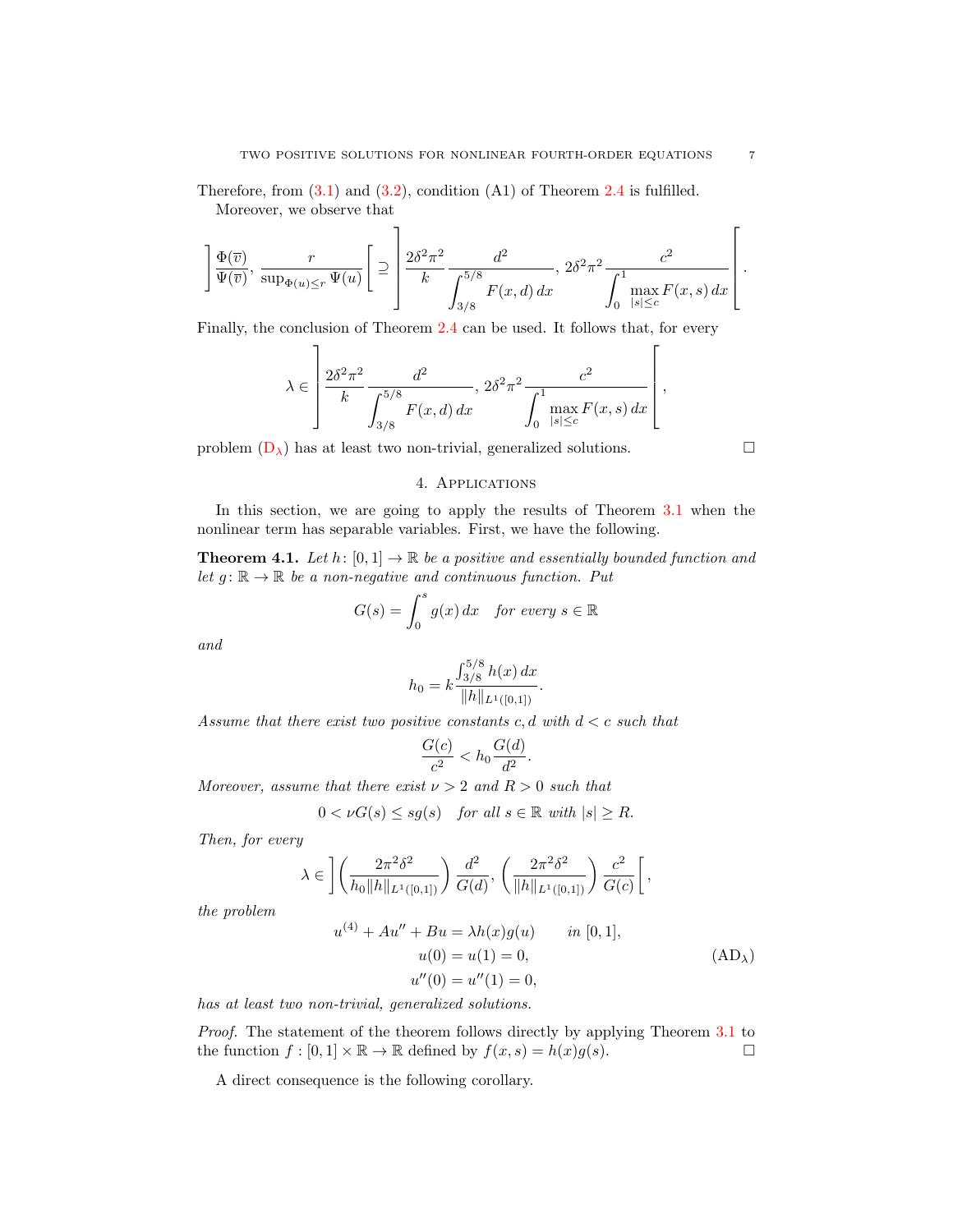**Corollary 4.2.** Let  $g: \mathbb{R} \to \mathbb{R}$  be a non-negative and continuous function such that  $g(0) \neq 0$ . Assume that there exist two positive numbers c, d such that

$$
\frac{G(c)}{c^2} < \frac{k}{4} \frac{G(d)}{d^2}.
$$

Moreover, assume that there exist  $\nu > 2$  and  $R > 0$  such that

$$
0 < \nu G(s) \leq sg(s) \quad \text{for all } s \in \mathbb{R} \text{ with } |s| \geq R.
$$

Then, for every

$$
\lambda \in \left] \frac{8\pi^2\delta^2}{k} \frac{d^2}{G(d))},\, (2\pi^2\delta^2) \frac{c^2}{G(c)} \right[,
$$

the problem

$$
u^{(4)} + Au'' + Bu = \lambda g(u) \qquad in [0, 1],
$$
  

$$
u(0) = u(1) = 0,
$$
  

$$
u''(0) = u''(1) = 0,
$$

has at least two non-trivial, non-negative, generalized solutions.

*Proof.* The proof follows directly from Theorem [4.1.](#page-6-1)  $\Box$ 

Finally, another consequence of Theorem [4.1](#page-6-1) can be given through the next theorem.

<span id="page-7-0"></span>**Theorem 4.3.** Let  $h: [0,1] \to \mathbb{R}$  be a positive and essentially bounded function and  $g: \mathbb{R} \to \mathbb{R}$  be a non-negative and continuous function such that

$$
\lim_{s \to 0^+} \frac{g(s)}{s} = +\infty.
$$
\n(4.1)

Moreover, assume that there exist  $\nu > 2$  and  $R > 0$  such that

$$
0 < \nu G(s) \leq sg(s) \quad \text{for all } s \in \mathbb{R} \text{ with } |\xi| \geq R.
$$

Then, for each  $\lambda \in ]0, \lambda^*[$ , where  $\lambda^*$  is defined by

$$
\lambda^* = \left(\frac{2\pi^2\delta^2}{\|h\|_{L^1([0,1])}}\right) \sup_{\overline{c} > 0} \frac{\overline{c}^2}{G(\overline{c})},
$$

problem  $(AD<sub>\lambda</sub>)$  $(AD<sub>\lambda</sub>)$  has at least two non-trivial, generalized solutions.

*Proof.* For fixed  $\lambda \in ]0, \lambda^*[$ , there exists  $c > 0$  such that

$$
\lambda < \left(\frac{2\pi^2 \delta^2}{\|h\|_{L^1([0,1])}}\right) \frac{c^2}{G(c)}.
$$

Condition [\(4.1\)](#page-6-3) implies that

$$
\lim_{s \to 0^+} \frac{G(s)}{s^2} = +\infty.
$$

Hence, we find numbers  $0 < d < c$  such that

$$
\frac{G(d)}{d^2} > \left(\frac{2\pi^2\delta^2}{\|h\|_{L^1([0,1])}}\right)\frac{1}{h_0}\frac{1}{\lambda} > \frac{1}{h_0}\frac{G(c)}{c^2}.
$$

Applying Theorem [4.1](#page-6-1) yields the assertion of the theorem.  $\Box$ 

Remark 4.4. Theorem [1.1](#page-0-1) from the Introduction is a special case of Theorem [4.3](#page-7-0) by setting  $h(x) \equiv 1$ .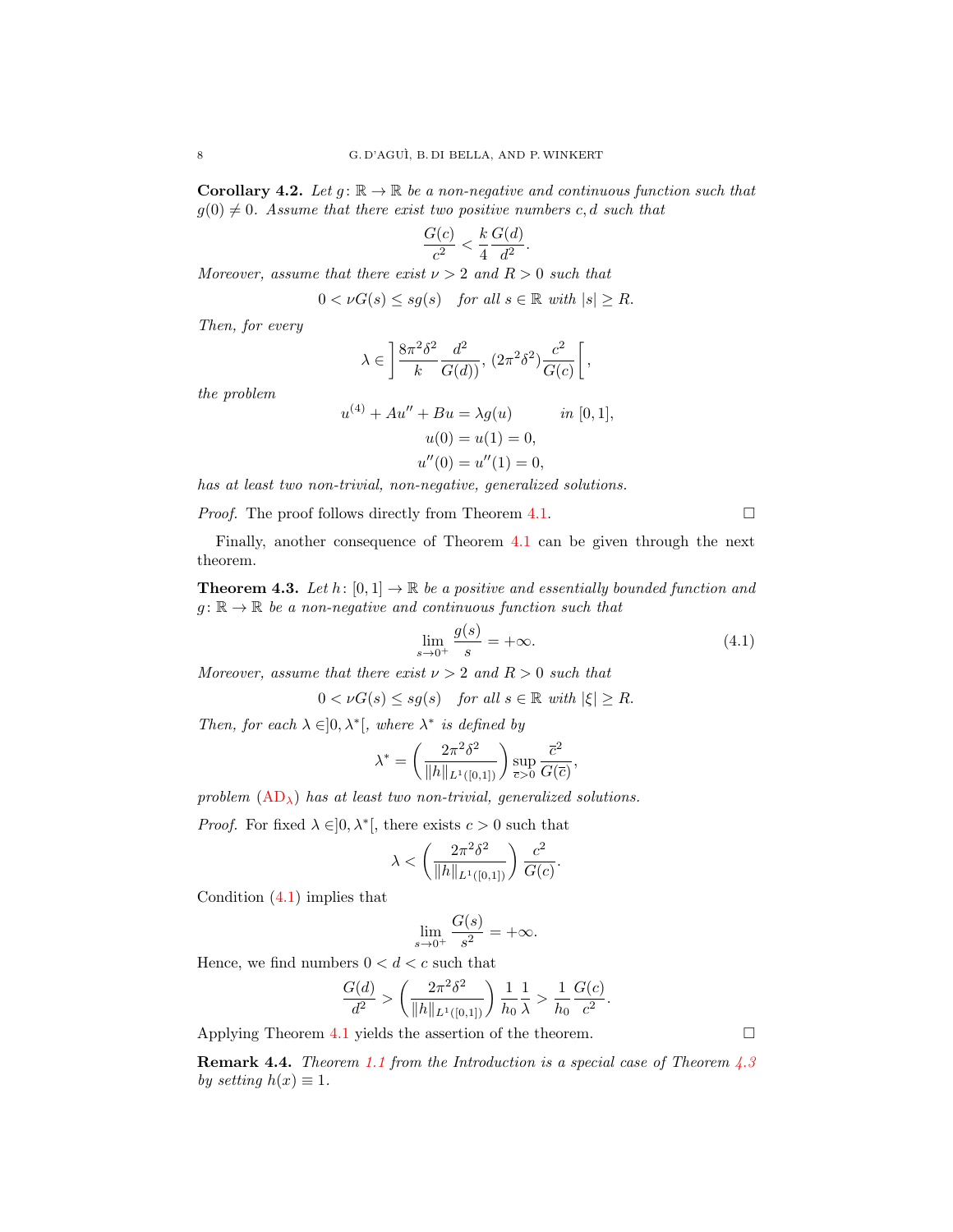Now, we give an example to illustrate the applicability of our results.

**Example 4.5.** Let  $A = 2$  and  $B = 1$ . Then, we see that

$$
\sigma = \frac{2}{\pi^2} \quad and \quad \delta^2 = \frac{\pi^2 - 2}{\pi^2}.
$$

Now we set  $f(x, s) = (x + 1)g(s)$  for all  $(x, s) \in [0, 1] \times \mathbb{R}$ , where

$$
g(s) = \begin{cases} (1+s)e^s & \text{if } s \le 1, \\ 2es^4 & \text{if } s > 1. \end{cases}
$$

Obviously,  $g : \mathbb{R} \to \mathbb{R}$  is continuous. Note that  $\sup_{\overline{c} > 0} \frac{\overline{c}^2}{G(c)}$  $\frac{\overline{c}^2}{G(\overline{c})}$  is achieved for  $c=1$ . Hence from Theorem [4.3,](#page-7-0) for each  $\lambda \in \left]0, \frac{4(\pi^2-2)}{\pi} \right]$ e  $\int$ , the problem  $u^{(4)} + 2u'' + u = \lambda(x+1)g(u)$  in [0, 1],  $u(0) = u(1) = 0.$  $u''(0) = u''(1) = 0,$ 

has at least two non-trivial, generalized solutions.

## **ACKNOWLEDGMENT**

The first two authors are members of the Gruppo Nazionale per l'Analisi Matematica, la Probabilit`a e le loro Applicazioni (GNAMPA) of the Istituto Nazionale di Alta Matematica (INdAM). The third author thanks the University of Messina for the kind hospitality during a research stay in February 2019. The paper is partially supported by PRIN 2017- Progetti di Ricerca di rilevante Interesse Nazionale, "Nonlinear Differential Problems via Variational, Topological and Set-valued Methods" (2017AYM8XW).

#### **REFERENCES**

- <span id="page-8-10"></span>[1] A. Ambrosetti, P.H. Rabinowitz, Dual variational methods in critical point theory and applications, J. Functional Analysis 14 (1973), 349–381.
- <span id="page-8-1"></span>[2] Z. Bai, H.Wang, On positive solutions of some nonlinear fourth-order beam equations, J. Math. Anal. Appl. 270 (2002), no. 2, 357–368.
- <span id="page-8-0"></span>[3] G. Barletta, G. D'Agu`ı, N.S. Papageorgiou, Nonlinear nonhomogeneous periodic problems, NoDEA Nonlinear Differ. Equ. Appl. (2016) 23, no. 2, Art. 18, 1–23.
- <span id="page-8-7"></span>[4] G. Bonanno, A critical point theorem via the Ekeland variational principle, Nonlinear Anal. 75 (2012), no. 5, 2992–3007.
- <span id="page-8-8"></span>[5] G. Bonanno, Relations between the mountain pass theorem and local minima, Adv. Nonlinear Anal. 1 (2012), no. 3, 205–220.
- <span id="page-8-6"></span>[6] G. Bonanno, P. Candito, Non-differentiable functionals and applications to elliptic problems with discontinuous nonlinearities, J. Differential Equations  $244$  (2008), no. 12, 3031–3059.
- <span id="page-8-2"></span>[7] G. Bonanno, B. Di Bella, A boundary value problem for fourth-order elastic beam equations, J. Math. Anal. Appl. 343 (2008), no. 2, 1166–1176.
- <span id="page-8-3"></span>[8] G. Bonanno, B. Di Bella, A fourth-order boundary value problem for a Sturm-Liouville type equation, Appl. Math. Comput. 217 (2010), no. 8, 3635–3640.
- <span id="page-8-4"></span>[9] G. Bonanno, B. Di Bella, Infinitely many solutions for a fourth-order elastic beam equation, NoDEA Nonlinear Differential Equations Appl. 18 (2011), no. 3, 357–368.
- <span id="page-8-5"></span>[10] G. Bonanno, B. Di Bella, D. O'Regan, Non-trivial solutions for nonlinear fourth-order elastic beam equations, Comput. Math. Appl. 62 (2011), no. 4, 1862–1869.
- <span id="page-8-9"></span>[11] G. Bonanno, G. D'Aguì, Two non-zero solutions for elliptic Dirichlet problems, Z. Anal. Anwend. 35 (2016), no. 4, 449–464.